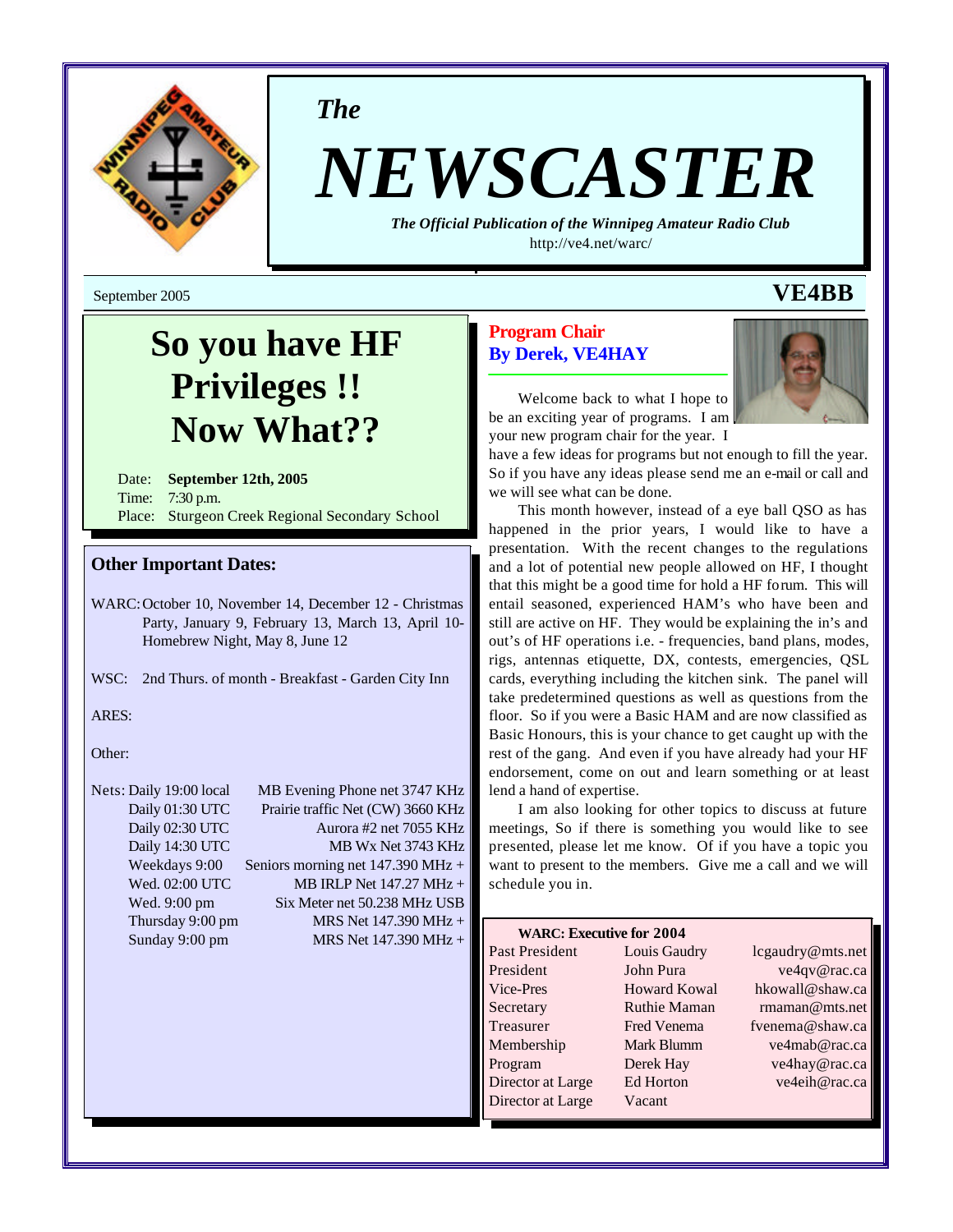# **Gazette Notice DGRB-003-05 Department of Industry**

#### *Radiocommunication Act*

Notice No. DGRB-003-05 – Revisions to Amateur Radio Operator Requirements Relating to Morse code

**Notice is hereby given that Industry Canada is revising the amateur radio operator requirements relating to Morse code. Morse code will no longer be the sole additional requirement by which Canadian radio amateurs will gain access to the HF bands, but it will remain as one valid criterion.**

#### *Background*

During the World Radiocommunication Conference in the summer of 2003 (WRC-2003), a decision was made by the member administrations of the ITU to remove from the international Radio Regulations the mandatory requirement for proficiency in Morse code as a qualification for access to the bands below 30 MHz (i.e. high frequency (HF)) within the Amateur Service. In July of 2004, the Radio Amateurs of Canada Inc. (RAC), the national association representing Canadian amateurs, submitted to Industry Canada a proposal in which they made several recommendations as to how the Canadian amateur service could be restructured to recognize the changes in the international regulations. Industry Canada subsequently sought public comments to that proposal for a 60 day period starting August 20, 2004.

An analysis of comments received was published on Industry Canada's Spectrum Management and Telecommunications Web site in January 2005. The analysis concluded that there is general support for the de-emphasis of the ability to send and receive Morse code as the sole additional requirement for radio amateurs to gain access to



**598 St. Mary's Road Winnipeg, MB R2M 3L5**

a a a ang ng ang ng ang ang ang

the bands below 30 MHz. The Department, through this notice, is announcing its revised policy change to the required standards for radio amateurs accessing bands below 30 MHz.

#### *Assessment of the RAC Proposal and Consultation*

Prior to analyzing the elements of the RAC proposal, the Department first assessed the validity of the following three factors presented by the RAC as fundamental arguments:

There must be an awareness of the impact of this action (i.e. elimination of the Morse code requirements) upon existing reciprocal agreements and other arrangements which permit Canadian radio amateurs to operate in other countries and foreign radio amateurs to operate in Canada.

The Morse code examination must continue to be available in Canada for the benefit of radio amateurs who may require such a qualification for operation in another country, and for those who wish to acquire skill in the use of Morse code.

Operation in the HF bands requires special knowledge and skills not necessary for most operations in the bands above 30 MHz. This difference should be reflected in the examination arrangements.

Industry Canada has accepted the validity of these three factors, and consequently, they were taken as the basis from which the specific recommendations were assessed.

The Department then analyzed the public reaction to the RAC proposal from the extensive survey of the RAC membership as well as subsequent comments which came from the public consultation initiated by Industry Canada. The Department acknowledges that how one obtains access to the bands below 30 MHz is a subject of debate between Morse code enthusiasts and other amateurs. A sincere effort to determine a balanced approach to implement the decision made at the WRC has resulted in the following amendments to the Standards for the Operation of Radio Stations in the Amateur Radio Service.

#### *New Criteria for Operation in the HF Bands*

Morse code will no longer be the sole additional requirement by which Canadian radio amateurs will gain access to the HF bands, but it will remain as one valid criterion.

Amateurs showing superior knowledge of operational, technical and regulatory requirements by attaining an 80% score on the basic exam or passing the advanced exam, will also be granted access to the HF bands.

*"Grandfathering" of existing amateurs will be based on the following criteria:*

(1) Amateurs certified after April 1, 2002, who have demonstrated a superior knowledge of operational, technical and regulatory requirements by achieving a mark on the basic examination of 80% or above will be allowed to operate in the HF bands below 30 MHz.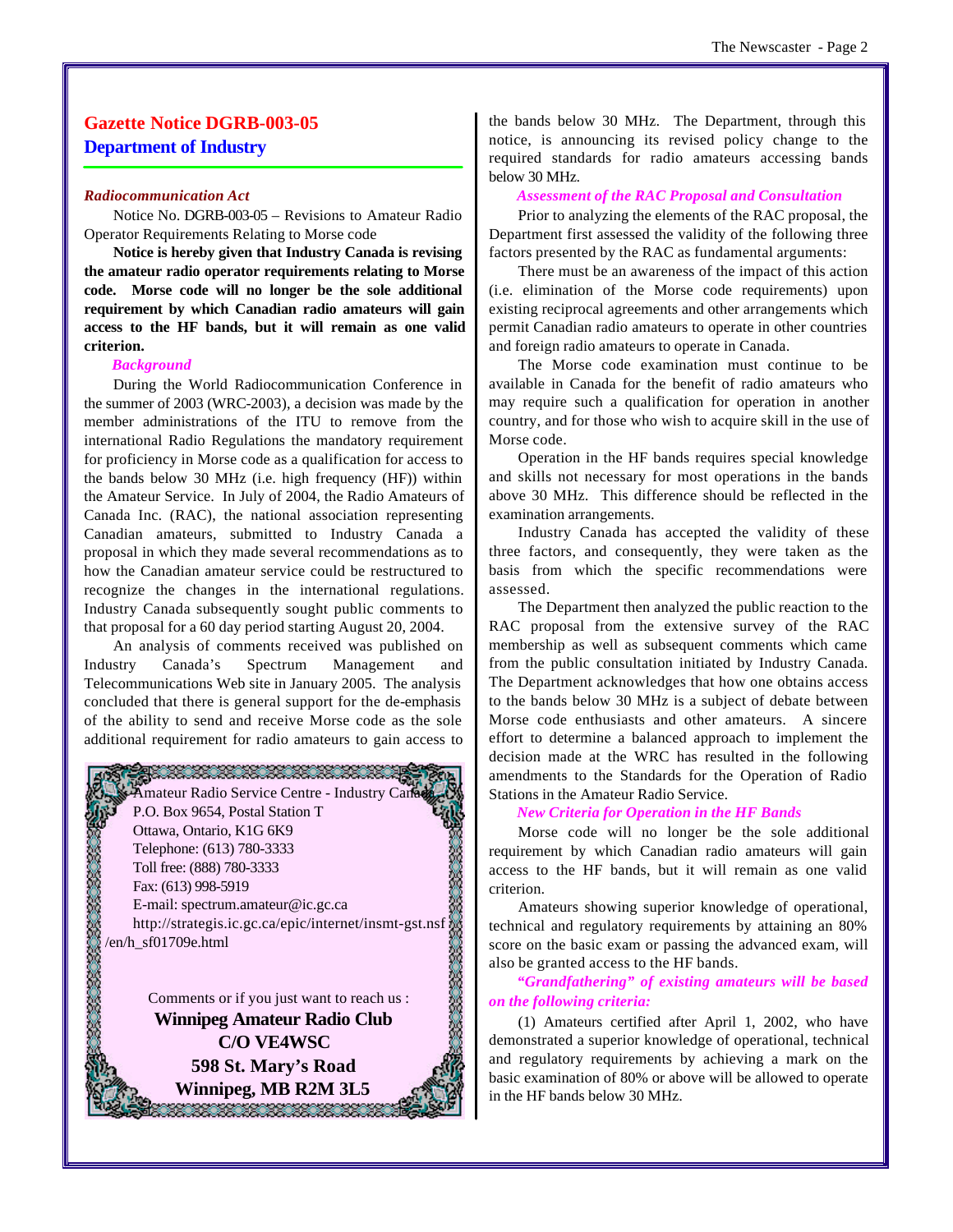(2) Amateurs certified prior to April 2, 2002 will be allowed to operate in the HF bands below 30 MHz based on the experience and knowledge they have acquired over this period of time.

(3) Amateurs holding basic and advanced qualifications will be allowed to operate in the HF bands below 30 MHz.

#### *Implementation and Rationale*

#### *General Criteria*

In recognition of an amateur's ability to send and receive Morse code as a valuable operational skill that can result in more efficient utilization of amateur spectrum from the perspective of occupied bandwidth as well as the ability to communicate under adverse propagation conditions, the Department will continue to include this criteria as a consideration in granting access to the HF bands. However, this is only one criteria and the measure of HF operator abilities should not be limited to this one facet of operator skills. As underlined in an RAC recommendation, knowledge of proper radio operating procedures, the regulations governing amateur radio, as well as technical knowledge important to preventing the emission of spurious radiation in the HF bands are arguably of equal importance.

Consequently, attaining an honours mark (80% or above) in the Basic examination will grant the amateur full HF privileges as well. The Advanced Certificate by virtue of its increased technical emphasis will also qualify the holder for access to the HF bands, plus it will continue to be used as a means of measuring an amateur's ability to design and construct equipment, as well as his/her ability to oversee club station operations and repeater station installations.

#### *Certificate Equivalence*

Amateurs holding a Basic Certificate who have been certified for at least three years will automatically receive authority to operate in the HF bands. This is based on the rationale that three years of experience will have allowed the amateur to acquire sufficient experience to operate proficiently in the HF bands. Amateurs who received their Basic Certificate within the three year interval prior to the date of the new standards will be required to prove that they had attained a mark of at least 80%.

This three-year period has been selected to match the record keeping requirements which are expected of all accredited examiners. Amateurs who did not attain the honours mark on their original exam within the three-year interval will now have three options to attain HF privileges:

(1) complete the Basic exam and achieve an honours mark of 80% or above;

(2) complete the Advanced exam and achieve a pass mark of 70%; or

(3) complete the existing Morse code qualification.

Non-Morse code related elements of the RAC proposal

The RAC proposal went considerably beyond the single question of eliminating Morse code as the means by which an amateur is evaluated for operation in the HF bands, and suggested additional changes to the amateur certification structure. However, some of the suggestions are outside of the scope of change that can be introduced at this time within the existing certificate structure.

When the General Radio Regulations were replaced by the Radiocommunication Regulations in the fall of 1996, the amateur operator certificate structure was simplified considerably, reducing the previous four certificates (i.e. Basic Amateur, Amateur, Amateur Advanced and Amateur Digital) to essentially two levels (Basic and Advanced) plus two levels of Morse code proficiency (i.e. 5 and 12 words per minute). The RAC proposal to create a third level of certification (the intermediate qualification with the associated building privilege at 2.3 GHz, plus the entry level certificate - recommendations 4, 8, 9 and 10) cannot be implemented without more extensive regulatory review and an amendment to create the new certificate levels. Additionally, any major restructuring of the examination syllabus and examinations could only be introduced after such a review. The Department has no plans for a complete regulatory review of the radio operator certificate structure at this time.

The Department does agree to make adjustments to the existing two-tier certificate structure, with respect to pass marks and associated privileges, which the Department feels will achieve the intent of many of the suggested the RAC changes, while still adhering to the existing certificate regulations.

The Department agrees with the RAC's contention that 60% on a multiple choice format examination is not sufficient as a test of the candidate's ability, and therefore the pass mark for the Basic and Advanced examination will be raised to 70% as suggested by the RAC.

#### *Implementation*

With the amending of the amateur technical standard, Radiocommunication Information Circular 2, Standards for the Operation of Radio Stations in the Amateur Radio Service (RIC-2) to reflect the criteria listed above, the regulatory amendments required to implement the changes discussed above have been completed. The Department has also used this opportunity to update RIC-2 and RIC-3 with other administrative details relating to the amateur service.

#### *Obtaining Copies*

Copies of this notice and documents referred to are available electronically on the Spectrum Management and Telecommunications Web site at: [http://strategis.gc.ca/spectrum.](http://strategis.gc.ca/spectrum)

Official printed copies of Canada Gazette notices can be obtained from the Canada Gazette Web site at: <http://canadagazette.gc.ca/publication-e.html> or by calling the sales counter of Canadian Government Publishing at (819) 941-5995 or 1 800 635-7943. -- July 22, 2005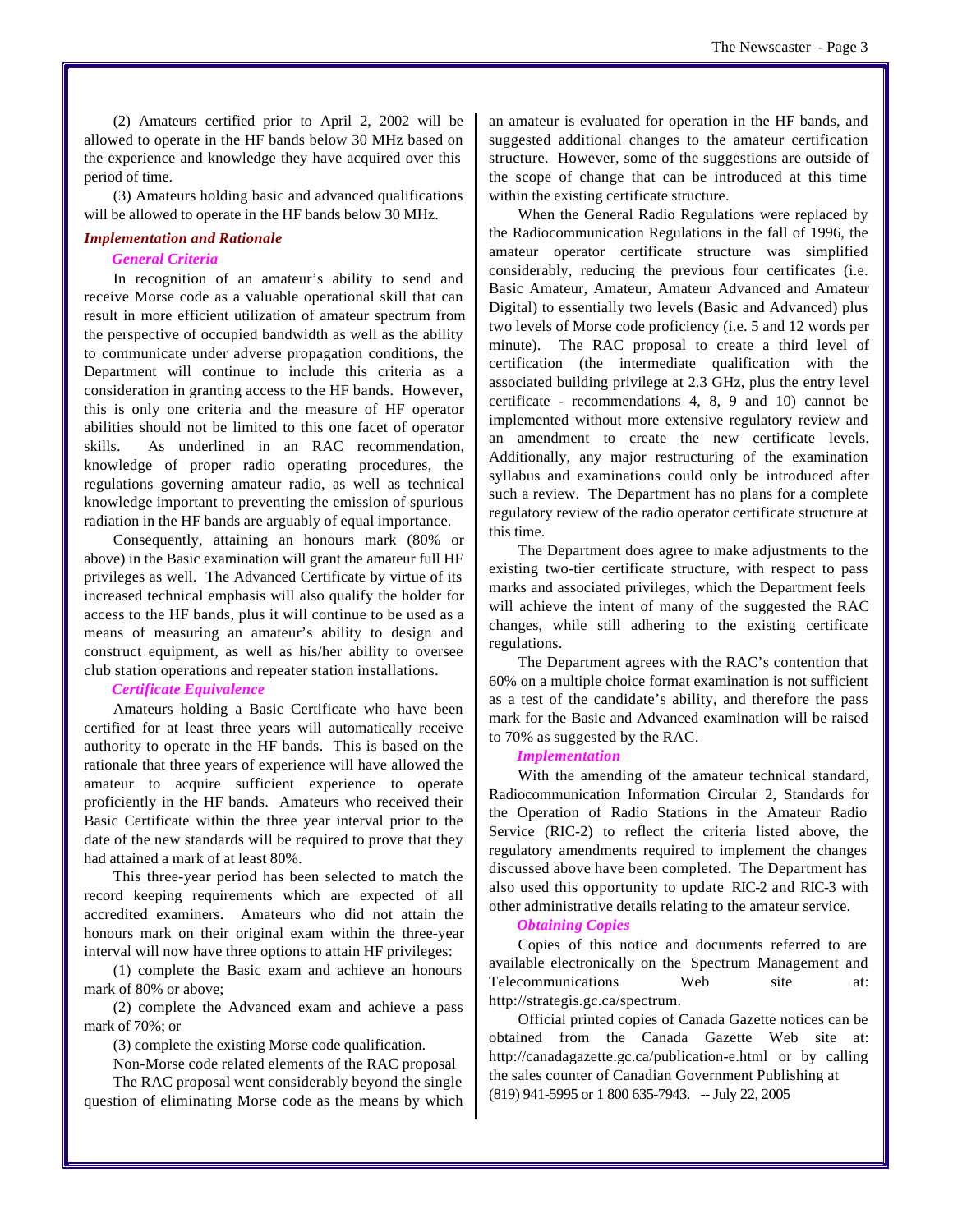#### **News from the Net**

#### *FCC Proposes to Drop Morse Code Requirement for All License Classes (July 20, 2005)*

The FCC has proposed dropping the 5 WPM Morse code element as a requirement to obtain an Amateur Radio license of any class. The Commission recommended the change to its Part 97 Amateur Service rules in a Notice of Proposed Rule Making (NPRM) in WT Docket 05-235. Any rule changes proposed in the NPRM would not become final until the FCC gathers additional public comments, formally adopts any changes to its rules and concludes the proceeding by issuing a Report and Order (R&O) spelling out the changes and specifying an effective date. That's not likely to happen for several months. The FCC declined in its NPRM to go forward with any other suggested changes to Amateur Service licensing rules or operating privileges beyond elimination of the Morse requirement.

"Based upon the petitions and comments, we propose to amend our amateur service rules to eliminate the requirement that individuals pass a telegraphy examination in order to qualify for any amateur radio operator license," the FCC said in its NPRM, released July 19. This week's NPRM consolidated 18 petitions for rule making from the amateur community including one from the ARRL that proposed a wide range of additional changes to the amateur rules. The FCC said the various petitions had attracted 6200 comments from the amateur community, which soon will have the opportunity to comment again this time on the FCC's proposals in response to those petitions.

The Commission said it believes dropping Element 1 the 5 WPM Morse examination would "encourage individuals who are interested in communications technology, or who are able to contribute to the advancement of the radio art, to become amateur radio operators." The FCC said it also would eliminate a requirement it believes "is now unnecessary and that may discourage" current licensees from advancing their skills, and that it would "promote more efficient use" of current Amateur Radio spectrum.

The FCC cited changes in Article 25 of the international Radio Regulations adopted at World Radiocommunication Conference 2003 as the primary reason to go forward with eliminating Morse code as an Amateur Radio licensing requirement in the future. Among other changes, WRC-03 deleted the Morse testing requirement for amateur applicants seeking HF privileges, leaving it up to individual countries to determine whether or not they want to mandate Morse testing. Several countries already have dropped their Morse requirements.

ARRL CEO David Sumner, K1ZZ, said he was not surprised that the FCC proposed altogether scrapping the Morse code requirement. The League and others had called for retaining the 5 WPM requirement only for Amateur Extra

class applicants. Sumner expressed dismay, however, that the FCC turned away proposals from the League and other petitioners to create a new entry-level Amateur Radio license class.

"We're disappointed that the Commission prefers to deny an opportunity to give Amateur Radio the restructuring it needs for the 21st century," he said. "It appears that the Commission is taking the easy road, but the easy road is seldom the right road."

Sumner said ARRL officials and the Board of Directors would closely study the 30-page NPRM and plan to comment further after they've had the opportunity to consider the Commission's stated rationales for its proposals.

In 2004, the ARRL filed a Petition for Rule Making asking the FCC to amend Part 97 to complete the Amateur Service restructuring begun in 1999 but "left unfinished." The League called on the FCC to create a new entry-level license, reduce the number of actual license classes to three and drop the Morse code testing requirement for all classes except for Amateur Extra. Among other recommendations, the League asked the FCC to automatically upgrade Technician licensees to General and Advanced licensees to Amateur Extra. In this week's NPRM, the FCC said it was not persuaded such automatic upgrades were in the public interest.

The FCC said it did not believe a new entry-level license class was warranted because current Novice and Tech Plus licensees already can easily upgrade to General. "We also note that, if our proposal to eliminate telegraphy testing in the amateur service is adopted," the FCC continued, "a person who is not a licensee will be able to qualify for a General Class operator license by passing two written examinations, and that a person who is a Technician Class licensee will be able to qualify for a General Class operator license by passing one written examination." The FCC said it does not believe either path to be unreasonable.

The FCC also said that it's already addressed some of the other issues petitioners raised in its "Phone Band Expansion" (or "Omnibus") NPRM in WT Docket 04-140. In that proceeding, the Commission proposed to go along with the ARRL's **Novice refarming** proposal aimed at reallocating the current Novice/Tech Plus subbands to provide additional phone spectrum. Under the plan, Novice/Tech Plus licensees would be granted CW privileges in the current General CW subbands. -- (ARRL News Service)

#### *GB2RS Launches News Bulletin on the MT63 Mode*

We are pleased to announce the launch of a new GB2RS data news bulletin using the popular MT63 mode. The national news script is now being put out on Sunday evenings using MT63 upper sideband with 1 kHz bandwidth and long interleave. It may be copied at 19.15 UTC on 3,592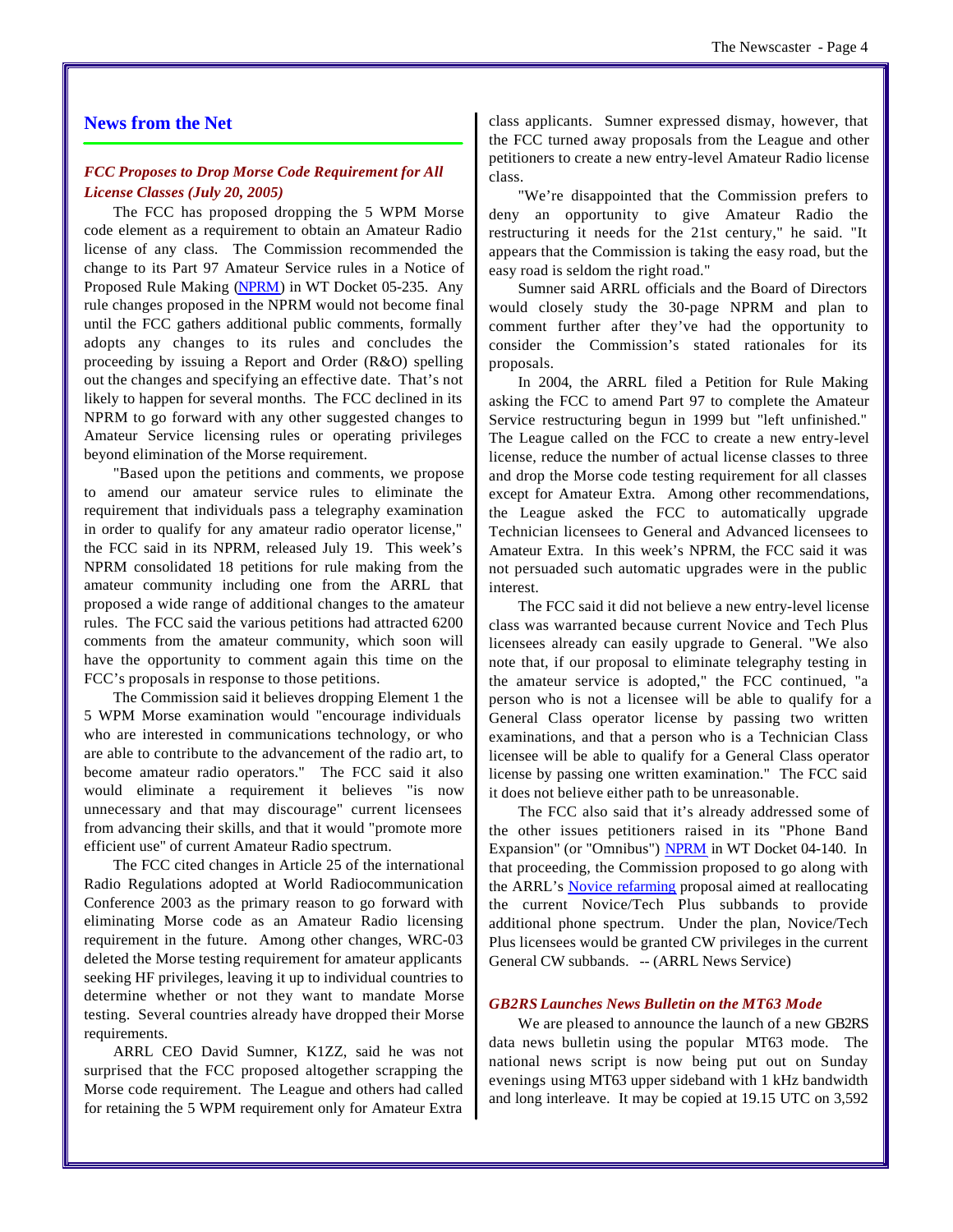kHz and 14,109.5 kHz, or again at 19.45 UTC on 1,992 kHz and 5,279 kHz. If the MUF has fallen below 14 MHz then the transmission on that band may be radiated on 7,092 kHz instead.

Brief reception reports using MT63 or voice USB may be given after the transmissions. Calls on 5MHz, by those holding the required NoV, should be made using voice USB only on 5,278.5 kHz exactly. Calls using Morse code A1A may be tried anywhere between this channel lower edge frequency and 5,279 kHz. The channel is known as Foxtrot-Bravo. If the channel is occupied by the primary user, then the transmission will be made on channel Foxtrot-Alpha 5,259 kHz instead. This initiative is part of the build up to the 50th anniversary of GB2RS, which is being celebrated in two month's time. More details can be obtained from GB2RS news manager Gordon Adams, G3LEQ, on 01565 652 652. *-- (RSGB2)*

#### *New Amateur Licence Structure for Australia*

Wireless Institute of Australia (WIA) President, VK3KI Michael Owen says: The WIA has been in constant contact with the ACMA (the regulator in VK land) in relation to the introduction of the new Foundation licence and the changed privileges for the existing novices. In order for the new licences to come into effect, it is necessary to amend a number of legislative instruments including the Amateur Licence Conditions Determination and the Qualified Operators Determination. *-- RAC News Service*

#### *Amateur Radio in Yemen*

Mr. Abdulgader Ibrahim, Director General of Frequency Management of the Ministry of Communications has made a request for as much visual material on Amateur Radio as possible to share with the Security Section of Yemen Ministry of Interior to provide a presentation related to Amateur Radio to prove that;

a) Amateur radio in good for the country

b) Amateur radio poses no threat to security

Such material as handbooks, magazines, tapes, CD's, samples of picture QSL cards and posters, new or used to be sent to: Mr. Abdulgader Ibrahim, Director General of Frequency Management Management Department of the Ministry of Communications and Information Technology Airport Road , Al Jaraf , P.O. Box 25237 , Sana'a , Yemen Tel: 00967-1-331455

Fax: 00967-1-331457

Mr. Ibrahim also states that there has never been a single Amateur Radio operation from Yemen and would welcome an official inquiry from any Amateur Radio Club/Organization. Only one authorization has ever been given out to a Sultan of Kuwait but the station was never set up. There have been a few other operations but they were unauthorized. A few years ago a crew of Amateur Operators

were caught operating from a hotel in Aden without authorization and they were ordered to shut down, they could have just a easily ended up in prison. The Yemen Government does not understand a lot about Amateur Radio but realize the benefit the hobby can provide to the Country. They would like to establish an Amateur Radio Club at the Ministry to teach the locals and allow visitors to operate the station. 73, VB (UA4WHX) SANA'A, YEMEN *-- (Thanks to KB8NW/OPDX/BARF80)*

#### *Europe considers Novice licensing (July 15 2005)*

A new entry level licence under the Conference of Postal and Telecommunications Administrations or CEPT umbrella has been progressed a little further with release of a proposed syllabus. A number of European countries have been considering the introduction of a Novice licence since Britain introduced its Foundation Licence in 2002, that demonstrated how such an entry point licence can be of benefit to amateur radio. However there are regulatory or legislative difficulties in some countries that prevent their introduction of a Novice licence. The CEPT is now considering at two measures. Firstly, seeking agreement on a Novice licence syllabus that can be used as a template for those countries who can, and want to introduce such a licence. And it's also proposing that current Novice licences issued by CEPT and non-CEPT nations, that are deemed equivalent in standard, be recognized for visitor or guest licences by CEPT participating countries. This could enable holders of a Novice licence to take their hobby with them on a holiday by simply using their home callsign slash the country in which they're holidaying and even if that nation doesn't have its own Novice licence. Community consultation on these matters closes in September, but there's no indication of when a decision is likely. *-- WIA*

#### *Broadband takes to the Sky (July 30 2005)*

Boeing this week joined the ranks of companies offering planes equipped with Wi-Fi service with the introduction of its new high-speed Internet service, Connexion by Boeing, WIA Director and frequent flier Glen Dunstan VK4DU has more. Wi-Fi service is already available on about 70 aircraft operated by ANA, China Airlines, Japan Airlines, Lufthansa, SAS, and Singapore Airlines, though not on domestic U.S. Flights. Boeing uses a two-way satellite link to communicate with a network of ground-based stations. The aircraft is fitted with a standard 802.11 wireless router i.e. you must provide your own laptop with a wireless card. Connection costs US\$30 on most international routes, US\$20 for flights of less than 6 hours, or US\$10 for 60 minutes of access, with each minute thereafter costing 25 cents. Maximum throughput to the aircraft is 20 megabits per second, which translates to a passenger average of 150 to 200 kilobits per second about three times the speed of a standard dial up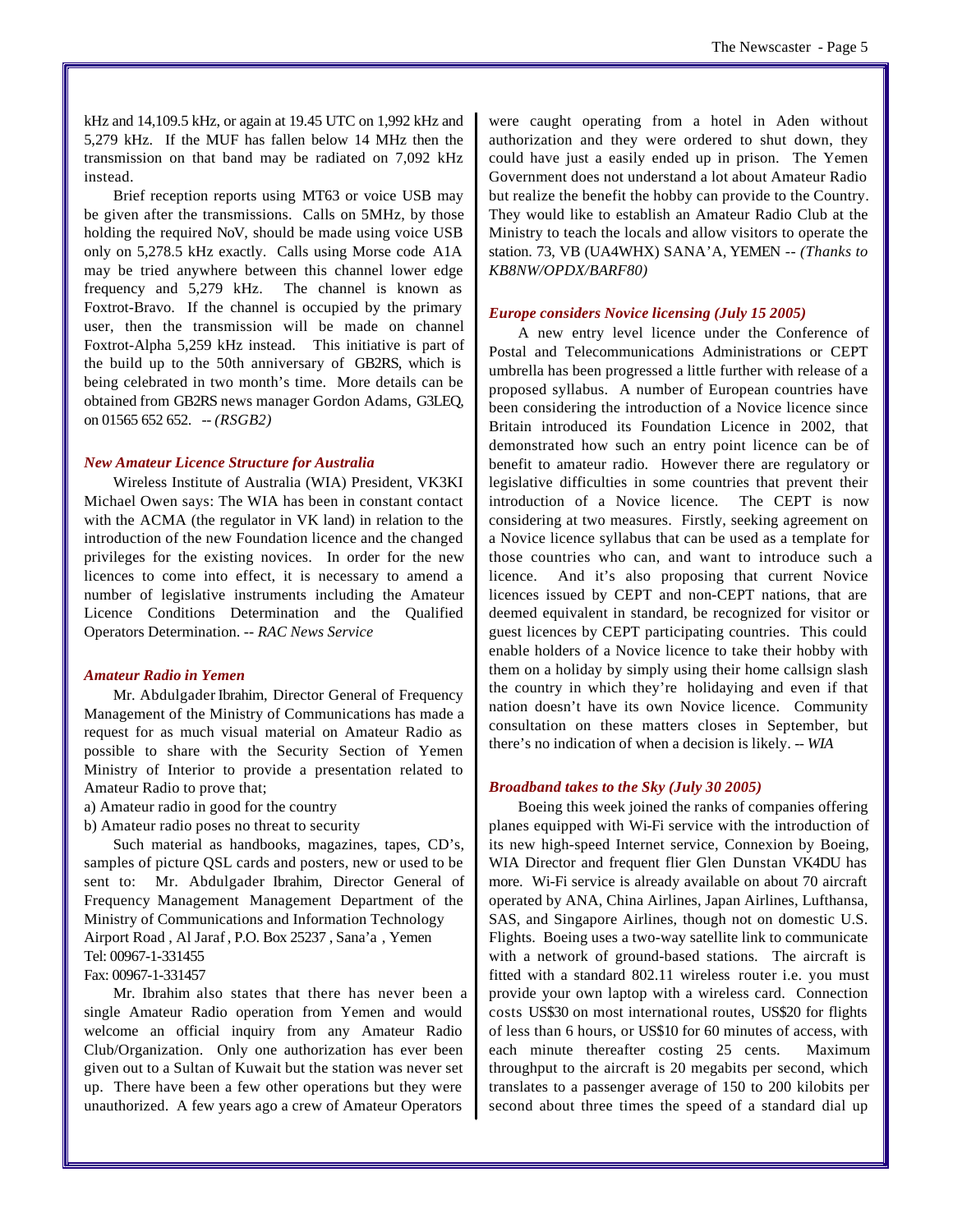connection. So is this what consumers want? Not everyone is excited about the prospect of aeronautical broadband, though. As one business travelers put it, "If you give me Wi-Fi, I will have to work. The airplane is the last place I can actually read a book during the day without guilt." *-- WIA*

#### *Amateurs Get "New" FM Satellite*

It was announced at the AMSAT-UK International Space Colloquium in Guildford, England by the AMSAT-UK secretary Jim Heck G3WGM that Amateurs will be getting a new FM satellite to use. PO-28 (POSAT-1) was launched on September 25th 1993. It's primary purpose was for commercial use on frequencies outside the Amateur bands but it also had the capability to operate on the Amateur bands. After prolonged negotiations it has been agreed that the satellite can be switched permanently to the Amateur frequencies. It is expected that the process to change over the operation of the satellite from Commercial to Amateur use will take a couple of weeks. PO-28 (POSAT-1) was built at the University of Surrey within a collaborative program in satellite technology between a consortium of Portuguese academia and Industry (LNETI, EFACEC, OGMA, MARCONI, ALCATEL, IST, UBI & CEDINTEC) and the University of Surrey, managed through Surrey Satellite Technology Ltd. Uplink Frequencies: 145.925 and 145.975 MHz Downlink Frequencies: 435.075 and 435.275 MHz Orbit : 822 x 800 km, 98.6 deg inclined, sun-synchronous.

#### *Cell Phones on Aircraft ??*

And if you don't want WiFi and you haven't a good book, pretty soon you may be able to at least phone someone who has! RSGB's Jeremy Boot... Plans to lift restrictions on mobile phone use in planes could cause major disruption to radio astronomy, scientists have warned. Two US agencies the Federal Aviation Administration (FAA) and the Federal Communications Commission (FCC) are considering scrapping a ban on using cell phones on planes following pressure from travelers. But astronomers including representatives from the US's National Academy of Sciences are worried that transmissions from mobile phones could drown out radio signals from outer space, jeopardizing vital research into the universe. The problem is that cell phones generate radiation not only at their main operating frequency but also at multiples of this frequency. The frequency of one of these harmonics falls into the small band of the electromagnetic spectrum reserved for use by radio astronomers. Because the radio signals detected by radio telescopes are incredibly weak, having travelled many light years across the universe, they could easily be swamped by radio interference from mobile phones. Even a single phone conversation on a plane could disrupt radio telescope observations. According to one astronomer, lifting restrictions on cell phone use in planes would be

#### *Spread Spectrum from Hollywood ??*

The late Hedy Lamarr, the screen goddess whose career began in the late 1920s and included such memorable films as 'Ecstasy' and 'Samson and Delilah', held the original patent for what became known as the spread-spectrum technique. She devised a signaling system for radio-controlled torpedoes that would minimize the danger of detection or jamming, by randomly shifting the frequency. With another unlikely colleague, the composer George Antheil, she developed the concept and received a patent for it in 1942. After the second World War, Sylvania developed the idea for use in satellites. Since then, spread-spectrum has found applications in many areas of communications, including amateur radio experimentation. *--WIA*

#### **Industry Canada Initiates a Public Consultation on BPL**

Industry Canada (IC), with Canada Gazette Notice SMSE-005-05 dated 19 July 2005, has initiated the public consultation process for the introduction of BPL in Canada. This consultation will decide the process by which BPL will be introduced in Canada, including the development of a new certification standard (ICES-00x) for medium voltage power line carrier systems. RAC will reply to this consultation paper both through the Radio Advisory Board of Canada (RABC), of which it is a member, and directly to IC. RAC Vice President of Regulatory Affairs Jim Dean, VE3IQ, a member of the RABC executive, has been named chairperson of the Working Group (WG) formed under the RABC Electromagnetic Committee (EMC) to prepare the industry's response. Joe Parkinson, VE3JG, will represent RAC on the WG. All comments on the questions in the consultation paper should be addressed to Joe Parkinson c/o the RAC office or direct via e-mail to ve3jg@rac.ca or jgparkinson@rogers.com . Comments to the RAC office or via e-mail direct should be sent prior to November 1 to be considered in the formulation of the RAC response to IC.

For details, see the Canada Gazette notice at <http://strategis.ic.gc.ca/epic/internet/insmt-gst.nsf/en/sf0843> 2e.html and the "Latest News" page on the RAC web site at <http://www.rac.ca>.

**You are strongly encouraged to respond to this notice. As BPL has a strong potential to curtail your future HF operations, if it is not kept in check. If you want to operate HF in future, then please read this notice and respond.**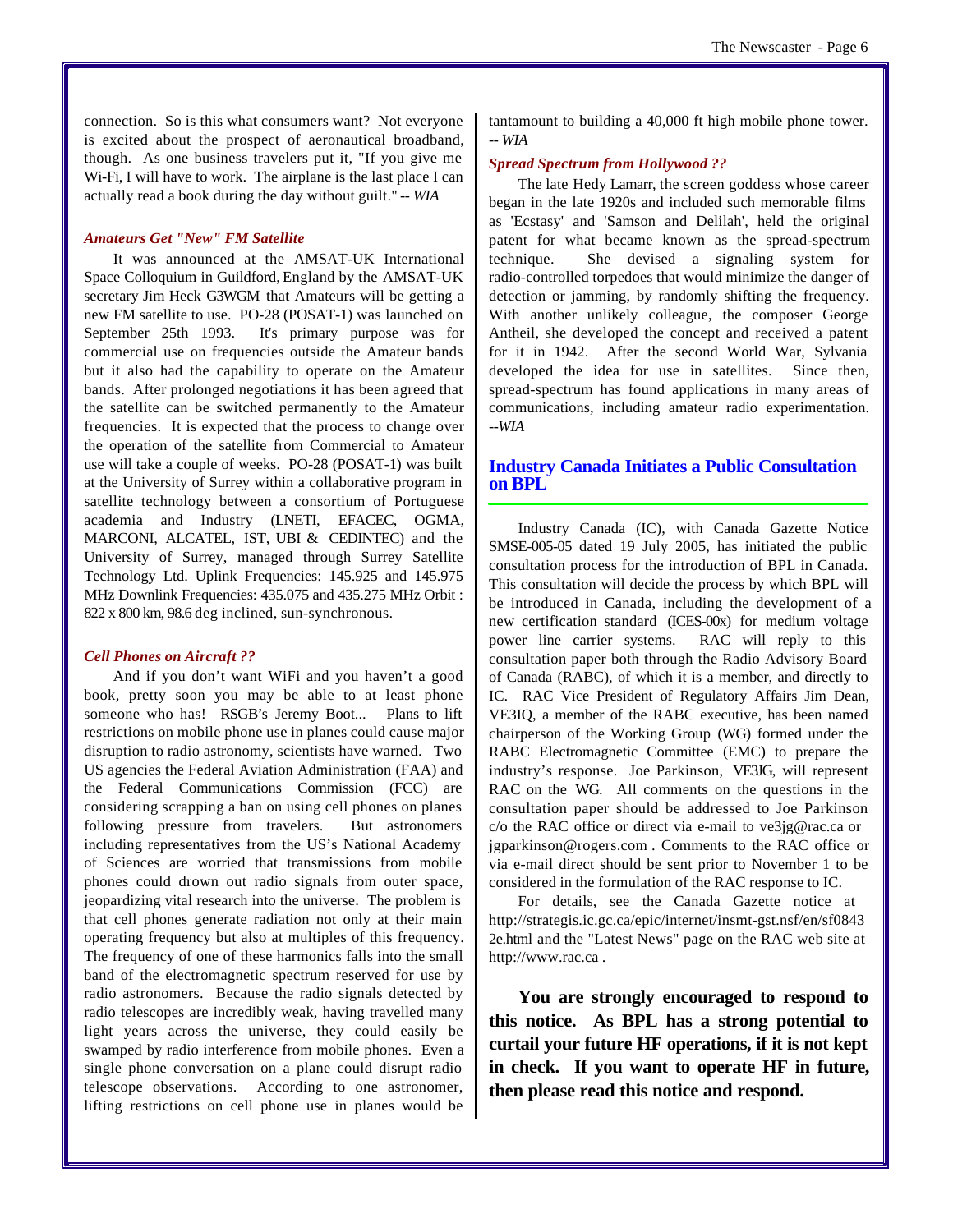| <b>Calendar</b>                                |            |                                 | International HELL-80m                               | Hell                    | 0400Z               | Oct 1  |
|------------------------------------------------|------------|---------------------------------|------------------------------------------------------|-------------------------|---------------------|--------|
|                                                |            |                                 | International HELL-40m                               | Hell                    | 0900Z               | Oct 2  |
|                                                |            |                                 | EU Autumn Sprint                                     | <b>SSB</b>              | 1500Z               | Oct 1  |
| <b>September</b>                               |            |                                 | California QSO Party                                 |                         | 1600Z               | Oct 1  |
| SSA 10 m Aktivitetstest CW/SSB/FM              | 1700Z      | Sep 1                           | <b>UBA ON Contest</b>                                | <b>SSB</b>              | 0600Z               | Oct 2  |
| NCCC Thursday Sprint                           | 0230Z      | Sep 2                           | RSGB 21/28 MHz                                       | <b>SSB</b>              | 0700Z               | Oct 2  |
| All Asian DX Contest<br>Phone                  | $0000Z$    | Sep 3                           | German Telegraphy                                    |                         | 0700Z               | Oct 3  |
| <b>RTTY</b><br>Russian "Radio" RTTY WW         | $0000Z$    | Sep 3                           | ARS Spartan Sprint October                           | <b>CW</b>               | 0200Z               | Oct 4  |
| Wake-Up! QRP Sprint                            | 0400Z      | Sep 3                           | <b>YLRL Anniversary Party</b>                        | <b>CW</b>               | 1400Z               | Oct 5  |
| <b>AGCW Straight Key Party</b>                 | 1300Z      | Sep 3                           | 432 MHz Fall Sprint                                  |                         | 1900L               | Oct 5  |
| <b>SSB</b><br><b>IARU Region 1 Field Day</b>   | 1300Z      | Sep 3                           | SARL 80m QSO Party                                   |                         | 1700Z               | Oct 6  |
| RSGB SSB Field Day                             | 1300Z      | Sep 3                           | SSA 10 m Aktivitetstest CW/SSB/FM                    |                         | 1700Z               | Oct 6  |
| FISTS Straight Key Week<br><b>CW</b>           | 0001Z      | Sep 4                           | Makrothen                                            | <b>RTTY</b>             | 0000Z               | Oct 8  |
| DARC 10-Meter Digital Contest                  | 1100Z      | Sep 4                           |                                                      | And                     | 1600Z               | Oct 8  |
| MI QRP Labor Day CW Sprint                     | 2300Z      | Sep 5                           |                                                      | And                     | 0800Z               | Oct 9  |
| ARS Spartan Sprint September<br>CW             | $0000Z$    | Sep 6                           | Oceania DX Contest                                   | <b>CW</b>               | 0800Z               | Oct 8  |
| <b>SSB</b><br><b>WAE DX Contest</b>            | $0000Z$    | Sep 10                          | <b>EU Autumn Sprint</b>                              | <b>CW</b>               | 1500Z               | Oct 8  |
| <b>CIS DX RTTY Contest</b><br><b>RTTY</b>      | 1200Z      | Sep 10                          | Pennsylvania QSO Party                               |                         | 1600Z               | Oct 8  |
| Swiss HTC QRP Sprint                           | 1300Z      | Sep 10                          |                                                      | And                     | 1300Z               | Oct 9  |
| Arkansas QSO Party                             | 1400Z      | Sep 10                          | <b>FISTS Fall Sprint</b>                             |                         | 1700Z               | Oct 8  |
| And                                            | 1800Z      | Sep 11                          | North American Sprint                                | <b>RTTY</b>             | 0000Z               | Oct 9  |
| <b>CW</b><br><b>SOC</b> Marathon Sprint        | 1800Z      | Sep 10                          | <b>UBA ON Contest</b>                                | <b>CW</b>               | 0600Z               | Oct 9  |
| <b>ARRL September VHF QSO Party</b>            | 1800Z      | Sep 10                          | 10-10 Int. 10-10 Day Sprint                          |                         | 0001Z               | Oct 10 |
| <b>CW</b><br>North American Sprint             | $0000Z$    | Sep 11                          | <b>YLRL Anniversary Party</b>                        | <b>SSB</b>              | 1400Z               | Oct 14 |
| Tennessee QSO Party                            | 1800Z      | Sep 11                          | <b>JARTS WW</b>                                      | <b>RTTY</b>             | $0000Z$             | Oct 15 |
| <b>ARCI</b> End of Summer<br>PSK31             | $2000Z$    | Sep 11                          | Microwave Fall Sprint                                |                         | 0600L               | Oct 15 |
| <b>YLRL Howdy Days</b>                         | 1400Z      | Sep 14                          | <b>Bill Windle QSO Party</b>                         | <b>CW</b>               | $0000Z$             | Oct 15 |
| <b>SARL VHF/UHF Contest</b>                    | $1000Z$    | Sep 16                          | Worked All Germany Contest                           |                         | 1500Z               | Oct 15 |
| <b>AGB NEMIGA Contest CW/SSB/DIGI</b>          | 2100Z      | Sep 16                          | Asia-Pacific Fall Sprint                             | <b>CW</b>               | $0000Z$             | Oct 16 |
| ARRL 10 GHZ and Up Contest                     | 0600 local | Sep 17                          | <b>UBA ON Contest</b>                                | 2m                      | 0600Z               | Oct 16 |
| ${\rm\bf CW}$<br>Scandinavian Activity Contest | 1200Z      | Sep 17                          | RSGB 21/28 MHz Contest                               | <b>CW</b>               | 0700Z               | Oct 16 |
| Washington State Salmon Run                    | 1600Z      | Sep 17                          | SSA Månadstest nr 10                                 | <b>SSB</b>              | 1400Z               | Oct 16 |
| And                                            | 1600Z      | Sep 18                          | SSA Månadstest nr 10                                 | <b>CW</b>               | 1515Z               | Oct 16 |
| QCWA Fall QSO Party                            | 1800Z      | Sep 17                          | Illinois QSO Party                                   |                         | 1800Z               | Oct 16 |
| <b>SSB</b><br>North American Sprint            | $0000Z$    | Sep 18                          | <b>ARCI Fall QSO Party</b>                           |                         | 1200Z               | Oct 22 |
| Panama Radio Club Ann.<br>Phone                | 1200Z      | Sep 18                          | 50 MHz Fall Sprint                                   |                         | 2300Z               | Oct 22 |
| SSA Månadstest nr 9<br><b>CW</b>               | 1400 Z     | Sep 18                          | CQ Worldwide DX                                      | <b>SSB</b>              | 0000Z               | Oct 29 |
| <b>SSB</b><br>SSA Månadstest nr 9              | 1515Z      | Sep 18                          |                                                      |                         |                     | Oct 29 |
| CQ Worldwide DX Contest<br><b>RTTY</b>         | 0000Z      | Sep 24                          | CQ WW SWL Challenge<br>10-10 Int. Fall               | <b>SSB</b><br><b>CW</b> | 0000Z<br>0001Z      |        |
| Tesla Cup<br>Phone                             | 0000Z      | Sep 24                          | <b>FISTS Coast to Coast</b>                          |                         | $0000Z$             | Oct 29 |
| Tesla Cup<br><b>CW</b>                         | $0000Z$    | Sep 25                          |                                                      |                         |                     | Oct 30 |
| Scandinavian Activity Contest<br><b>SSB</b>    | 1200Z      | Sep 24                          |                                                      |                         |                     |        |
| <b>Texas QSO Party</b>                         | 1400Z      | Sep 24                          |                                                      |                         |                     |        |
| And                                            | 1400Z      | Sep 25                          | <b>DIAMOND</b>                                       |                         |                     |        |
| <b>AGCW VHF/UHF Contest</b><br>144             | 1600Z      | Sep 24                          |                                                      |                         |                     |        |
| 532                                            | 1900Z      | Sep 24                          | <b>IMAGE</b>                                         |                         |                     |        |
| CW/Phone<br>Alabama QSO Party                  | 1800Z      | Sep 24                          | Floyd Rolph VE4 FDR                                  |                         |                     |        |
| <b>UBA ON Contest</b><br>бm                    | $0600Z$    | Sep 25                          | 835 Cavalier Drive                                   | $\exists$ e $ $ :       | (204) 888-3227      |        |
| Fall QRP Homebrewer Sprint                     | $0000Z$    |                                 | Winnipeg, MB R2Y 1C6                                 |                         | Fax: (204) 831-6400 |        |
|                                                |            | Sep 26                          | - South Western & Victorian home decor               |                         |                     |        |
|                                                |            |                                 | - ty Beanie Babies                                   |                         |                     |        |
| <b>October</b>                                 |            | - Balloon bouquets & decorating |                                                      |                         |                     |        |
| <b>TARA PSK Rumble Contest</b><br><b>PSK</b>   | 0000Z      | Oct 1                           | - Gifts                                              |                         |                     |        |
| Oceania DX Contest<br>Phone                    | 0800Z      | Oct 1                           | - Printing eg: Business cards, letterhead, envelopes |                         |                     |        |
|                                                |            |                                 | - Wedding invitations                                |                         |                     |        |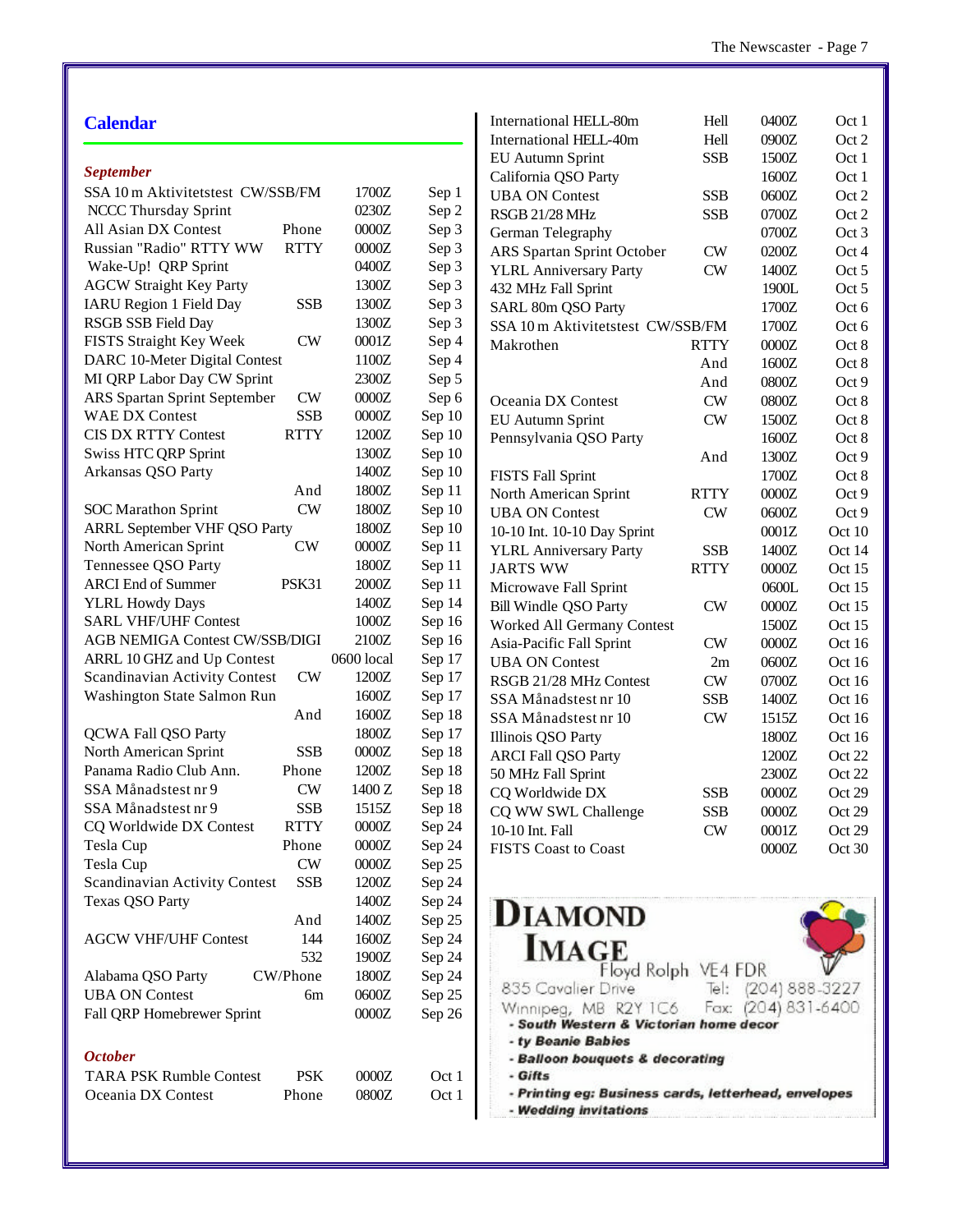# **Winnipeg Senior Citizens Radio Club News by Adam, VE4SN**



I'm sure nearly everyone notices

that the days are getting noticeably shorter, the nights are definitely cooler and there is a pronounced gathering of Canada Geese in the area who are no doubt filing flight plans for destinations down south. What I'm trying to say is that summer is nearly over and the Fall time is fast approaching. I hope everyone had a wonderful summer in spite of the somewhat "wet" start to the season!

Activity at the Winnipeg Senior Citizens Radio Club was of course minimal as it always is during July and August. Nonetheless there was a major clean-up of old equipment and computers which were no longer being used. This event was largely orchestrated by Al Thoren, VE4YG with the help of many other members. Special thanks to Brian Rand VE4CAN for providing his truck in order to haul the many loads of "junque" away!

Of course our monthly breakfasts carried on during the summer months although attendance was a bit sparse because it is the summer season and most people have other places to go and other things to do. In June we had 21 attendees with Norm Roll VE4EO as winner of the free breakfast. July only saw 16 in attendance with Irene Henderson (XYL of Ed, VE4YU), being the lucky recipient of a free breakfast. August was the slowest month with only 14 persons showing up. We did have a guest however from Fort Frances, Ontario. Gil, VE4AG, introduced Tom Drew, VE3GHD. As if it were planned, Tom picked the winning number for the free breakfast and he managed to pick his own so that he was the lucky recipient. Our next breakfast gathering will be on September 8th. Let's hope we have a real good turnout.

The Club's annual picnic was a huge success. Held on August 25th at St. Vital Park beside the duck pond, it drew 62 members, friends and family. The weather man really co-operated this year giving us a beautiful sunny day. The food was top notch as usual especially the corn. Many compliments were heard regarding how sweet and tasty the corn was this year. Thanks again to Ed Henderson, VE4YU for providing the background music. Everyone had a good time socializing and the youngsters who attended saw to it that the ducks and geese in the pond were well fed.

Finally, remember Tuesday, December 6th as the date for our annual Christmas Dinner. Get your tickets early and make an effort to attend. 73 to all!

# **2005 Manitoba Marathon Jeff Dovyak VE4MBQ**

The 2005 Manitoba Marathon was held SUN 19 JUN. Seventy-nine (79) volunteers participated in this joint WARC-Winnipeg ARES operation. A number of other Amateur Radio organizations contributed to the success of the operation. Unfortunately Race Day was the sickest I have been in over 10 years and ultimately had to pull out very early on.

I would like to thank Rob VE4RST for taking the time to attend a number of Marathon meetings with me as well as keeping our volunteer database in good shape. Thanks also to Maiko VE4KLM, who headed up our APRS component this year, and Luke for getting up early on a SAT to assist with photocopying (again) as well as distributing some materials with Tom VE4SE and Ruth VE4XYL during the volunteer briefing. Although not able to participate in Marathon communications lately George VE4GHR loaned quite a bit of APRS gear.

I hope to have the comprehensive Marathon Report on both the WARC and Winnipeg ARES web-sites by mid to late SEP. For now, the folks and groups listed below deserve some recognition.

2005 Marathon Volunteers - VE4s: RCJ, HAZ, RST, EWN, KU, UK, CLK, QV, ESX, NAT, PZL, BN, CDP, DB, JLD, CEU, PPG, GWN, YYL, ALP, ANF FV, PLG, DAR, KDB, NQ,TP, AJO, MMD, AFL, RJR, AAE, LIT, SBS, TG, TN, OAK, HQ, ESQ, LKS, CEL, MCJ, QB, QQ, SYM, TRO, BOY, MDS,YU, SN, MHZ, GLS, UNX, EH XT, MMG, KLM, ACX, DOG, DGS, QEW,EAR, WRN, MBQ, BAW, SE, XYL, GWB, HK, DWG, VA4AA, VA4MAR, KB7REU, Luke, Kyle, Betty, Sean. The following individual Supporters (loaned gear to others) VE4s: ESX, TRO, EWN, ACX, KLM, GHR, WTS, GWN, GLS, TJR, SE, DWG, HAY. Marathon Supporting Organizations loaned equipment or facilities, recruited volunteers, Winnipeg ARES, Winnipeg Amateur Radio Club, Manitoba Repeater Society, University of Manitoba Amateur Radio Society, Winnipeg Senior Citizens Radio Club, Pathfinders Amateur Radio Club, Interlake, Kildonan, and South-Central ARES, Manitoba Marathon